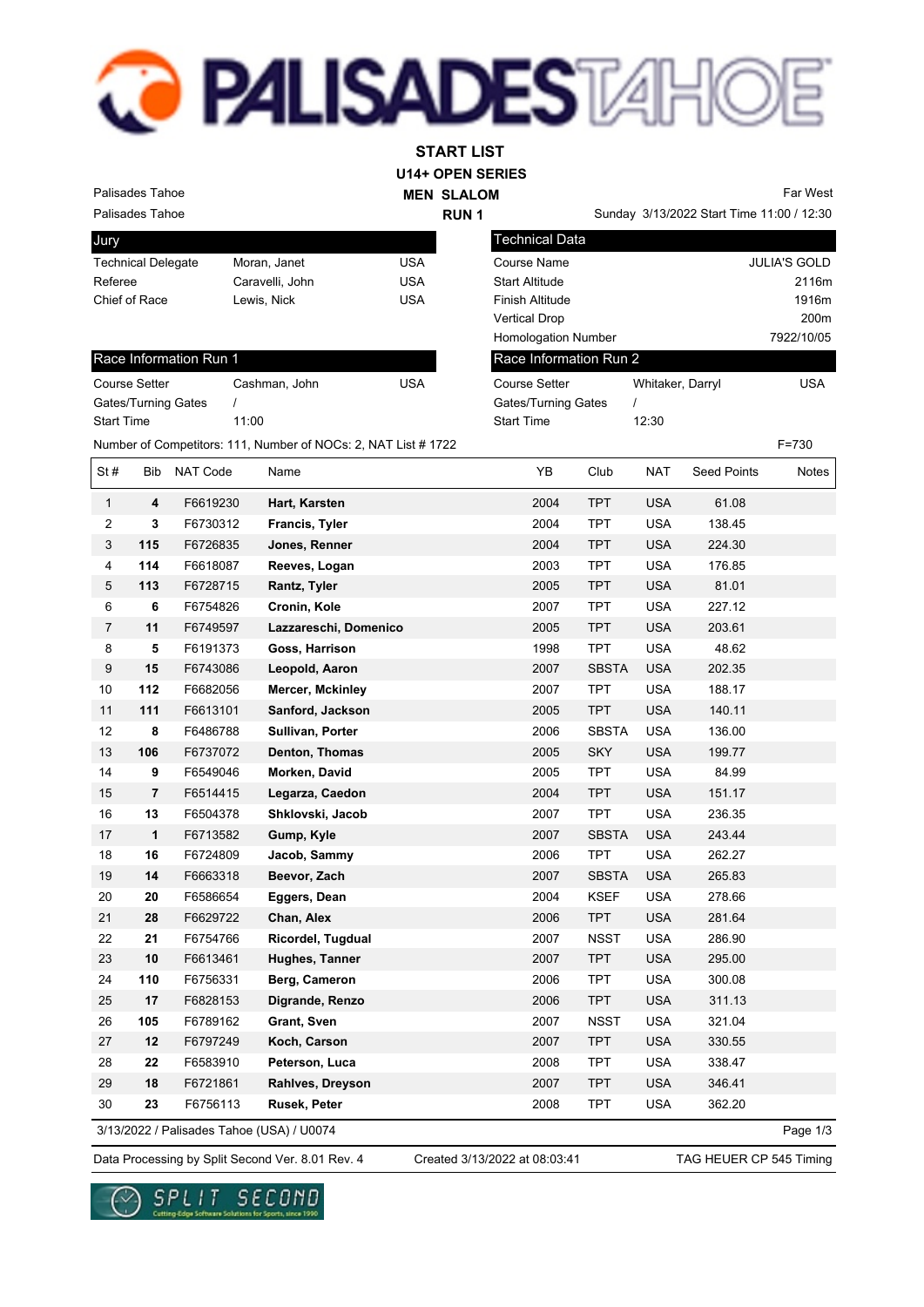## **U14+ OPEN SERIES MEN SLALOM START LIST**

Palisades Tahoe Palisades Tahoe Far West

|      | Palisades Tahoe |          |                       | RUN <sub>1</sub> |      |              | Sunday 3/13/2022 Start Time 11:00 / 12:30 |                    |       |  |
|------|-----------------|----------|-----------------------|------------------|------|--------------|-------------------------------------------|--------------------|-------|--|
| St#  | <b>Bib</b>      | NAT Code | Name                  |                  | YB   | Club         | <b>NAT</b>                                | <b>Seed Points</b> | Notes |  |
| 31   | 24              | F6736277 | Cooper, Maxwell       |                  | 2008 | <b>TPT</b>   | <b>USA</b>                                | 366.64             |       |  |
| 32   | 26              | F6738555 | Vankirk, Kash         |                  | 2008 | <b>KSEF</b>  | <b>USA</b>                                | 374.67             |       |  |
| 33   | 19              | F6718555 | Tucker, Jack          |                  | 2007 | <b>KSEF</b>  | <b>USA</b>                                | 385.06             |       |  |
| 34   | 27              | F6685762 | O'Neill, Dylan Jake   |                  | 2008 | <b>TPT</b>   | <b>USA</b>                                | 393.05             |       |  |
| 35   | 32              | F6754861 | Ellis, Trevor         |                  | 2008 | <b>TPT</b>   | <b>USA</b>                                | 410.54             |       |  |
| 36   | 117             | F6756484 | Broman, Sawyer        |                  | 2008 | <b>KSEF</b>  | <b>USA</b>                                | 413.59             |       |  |
| 37   | 36              | F6742449 | Morgan, Aiden         |                  | 2008 | <b>TPT</b>   | <b>USA</b>                                | 425.99             |       |  |
| 38   | 37              | F6830394 | Gray, Jack            |                  | 2008 | <b>TPT</b>   | <b>USA</b>                                | 426.15             |       |  |
| 39   | 31              | F6718626 | Garbarino, Brady      |                  | 2008 | <b>TPT</b>   | <b>USA</b>                                | 428.87             |       |  |
| 40   | 40              | F6827100 | Ragan, Brett          |                  | 2008 | <b>TPT</b>   | <b>USA</b>                                | 431.39             |       |  |
| 41   | 109             | F6726891 | Poncet, Dylan         |                  | 2008 | <b>TPT</b>   | <b>USA</b>                                | 442.96             |       |  |
| 42   | 104             | F6736696 | Giller, Michael       |                  | 2004 | <b>SKY</b>   | USA                                       | 445.90             |       |  |
| 43   | 42              | F6828919 | Marquart, Adrian      |                  | 2009 | <b>NSST</b>  | <b>USA</b>                                | 446.89             |       |  |
| 44   | 50              | F6759707 | Stever, Sawyer        |                  | 2009 | <b>SBSTA</b> | <b>USA</b>                                | 456.94             |       |  |
| 45   | 47              | F6713869 | <b>Walker, Chilly</b> |                  | 2008 | <b>SBSTA</b> | <b>USA</b>                                | 459.11             |       |  |
| 46   | 39              | F6827714 | Mitchell, Brody       |                  | 2009 | <b>TPT</b>   | <b>USA</b>                                | 459.48             |       |  |
| 47   | 33              | F6738062 | Cooper, Myles         |                  | 2008 | <b>TPT</b>   | <b>USA</b>                                | 464.38             |       |  |
| 48   | 96              | F6729079 | Atkins, Aksel         |                  | 2009 | <b>NSST</b>  | <b>USA</b>                                | 474.21             |       |  |
| 49   | 60              | F6880308 | Ewing, Gray           |                  | 2009 | <b>TPT</b>   | <b>USA</b>                                | 485.63             |       |  |
| 50   | 44              | F6759688 | Kamp, Carl-Henry      |                  | 2009 | <b>SBSTA</b> | <b>USA</b>                                | 489.71             |       |  |
| 51   | 38              | F6722906 | Cortes, Kyle          |                  | 2008 | <b>TPT</b>   | <b>USA</b>                                | 491.27             |       |  |
| 52   | 97              | F6902453 | Pinguelo, Jacob       |                  | 2007 | <b>TPT</b>   | <b>USA</b>                                | 496.29             |       |  |
| 53   | 46              | F6677449 | Ayers, Mason          |                  | 2009 | <b>SBSTA</b> | <b>USA</b>                                | 497.28             |       |  |
| 54   | 72              | F6878557 | Nemeth, Liam          |                  | 2008 | <b>TPT</b>   | <b>USA</b>                                | 505.43             |       |  |
| 55   | 71              | F6887891 | Van Prooyen, Andrew   |                  | 2008 | <b>TPT</b>   | <b>USA</b>                                | 506.77             |       |  |
| 56   | 62              | F6743108 | Leopold, Noah         |                  | 2008 | <b>TPT</b>   | USA                                       | 507.16             |       |  |
| 57   | 49              | F6829549 | Bourdeau, Dominic     |                  | 2009 | <b>SBSTA</b> | <b>USA</b>                                | 508.52             |       |  |
| 58   | 116             | F6990416 | Lohman, Harrison      |                  | 2007 | <b>SSRT</b>  | <b>USA</b>                                | 509.69             |       |  |
| 59   | 99              | F6998657 | <b>Blair, Charles</b> |                  | 2009 | <b>TPT</b>   | <b>USA</b>                                | 510.09             |       |  |
| 60   | 29              | F6723546 | Leins, Henry          |                  | 2007 | <b>TPT</b>   | <b>USA</b>                                | 518.00             |       |  |
| 61   | 118             | F6919609 | Ottoni, Lucas         |                  | 2008 | <b>KSEF</b>  | USA                                       | 523.45             |       |  |
| 62   | 51              | F6879253 | Micheida, Rocco       |                  | 2008 | <b>TPT</b>   | <b>USA</b>                                | 527.14             |       |  |
| 63   | 54              | F6720471 | Hoyt-Plank, Jason     |                  | 2008 | <b>SBSTA</b> | <b>USA</b>                                | 533.22             |       |  |
| 64   | 119             | F6831089 | Fish, Max             |                  | 2009 | <b>KSEF</b>  | USA                                       | 540.06             |       |  |
| 65   | 59              | F6799260 | Hevin, Loenn          |                  | 2009 | <b>TPT</b>   | <b>USA</b>                                | 548.35             |       |  |
| 66   | 43              | F6876494 | Lu, David             |                  | 2009 | <b>SKY</b>   | USA                                       | 553.24             |       |  |
| 67   | 45              | F6899431 | Jedlic, James         |                  | 2009 | <b>SBSTA</b> | <b>USA</b>                                | 553.26             |       |  |
| 68   | 67              | F6915620 | Pfeister, Jameson     |                  | 2009 | <b>SBSTA</b> | <b>USA</b>                                | 553.91             |       |  |
| 69   | 58              | F6755043 | Bergstrom, Micah      |                  | 2009 | <b>DPST</b>  | <b>USA</b>                                | 556.73             |       |  |
| 70   | 55              | F6596892 | Fossum, Jackson       |                  | 2009 | <b>SBSTA</b> | USA                                       | 566.85             |       |  |
| $71$ | 66              | F6913598 | <b>Wood, Daxton</b>   |                  | 2009 | SSRT         | <b>USA</b>                                | 581.83             |       |  |
| 72   | 84              | F6876654 | Russo, Ryan           |                  | 2009 | <b>SBSTA</b> | USA                                       | 583.75             |       |  |
| 73   | 34              | F6723262 | Axelbaum, Charles     |                  | 2007 | <b>TPT</b>   | <b>USA</b>                                | 584.70             |       |  |
| 74   | 126             | F6829528 | Hu, Jonathan          |                  | 2008 | AMST         | USA                                       | 590.43             |       |  |
| 75   | 120             | F6740331 | Schoebel, Kai         |                  | 2009 | <b>KSEF</b>  | <b>USA</b>                                | 593.68             |       |  |

3/13/2022 / Palisades Tahoe (USA) / U0074

Page 2/3

Data Processing by Split Second Ver. 8.01 Rev. 4 Created 3/13/2022 at 08:03:41 TAG HEUER CP 545 Timing

Created 3/13/2022 at 08:03:41